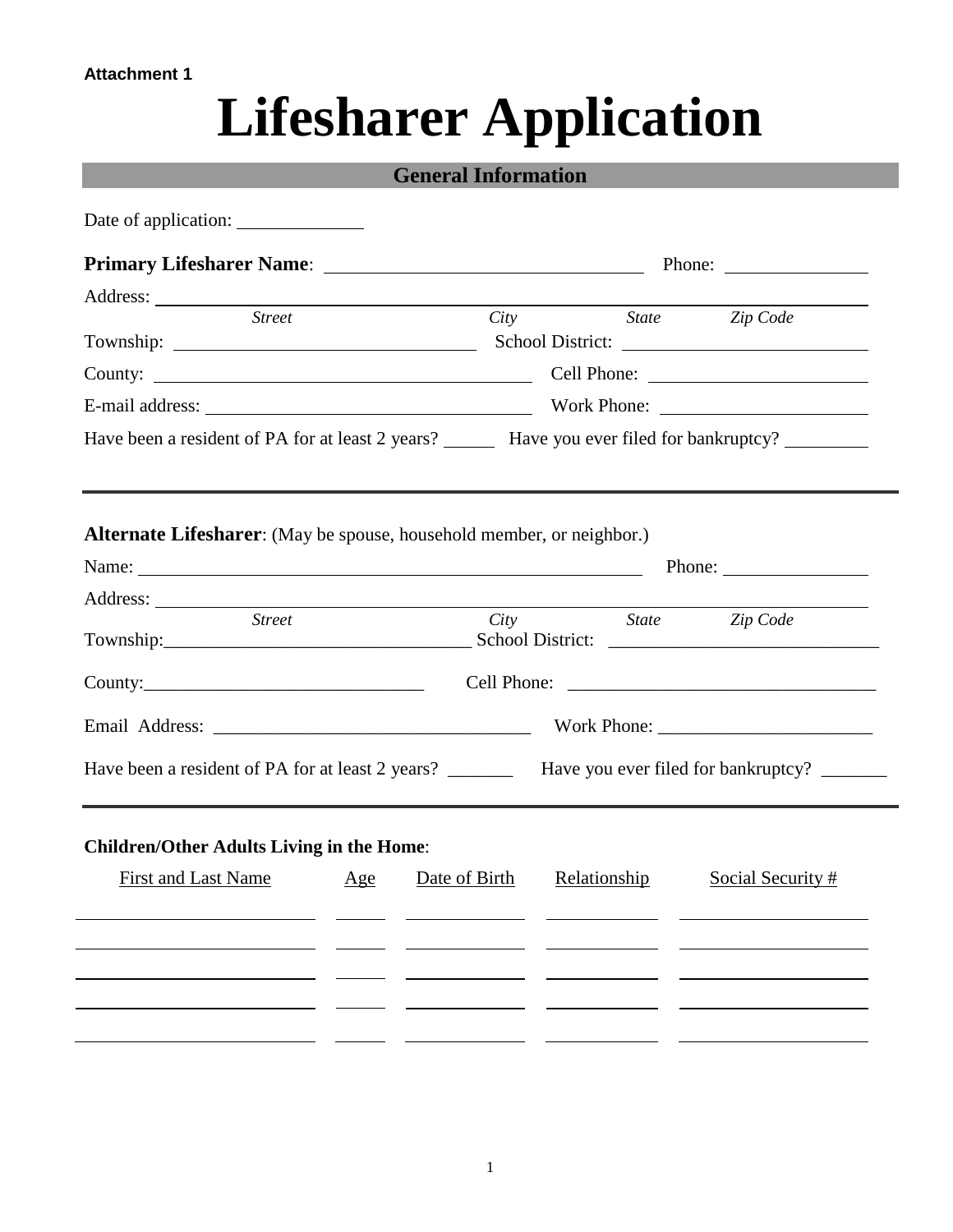**If you are the caregiver, parent, or guardian of any other individual (child or adult) not living in your home, please list in the space provided below.**

| <b>First and Last Name</b>     | Age | Address (city and state)                                              | <b>With Whom Does</b><br>S/He Live? |
|--------------------------------|-----|-----------------------------------------------------------------------|-------------------------------------|
|                                |     | <b>Personal Information</b>                                           |                                     |
| Primary Lifesharer             |     |                                                                       | Alternate Lifesharer                |
| Month ___ Day ___ Year _______ |     | Date of Birth                                                         | Month ___ Day ___ Year ______       |
|                                |     | <b>Social Security Number</b>                                         |                                     |
| $Yes$ No                       |     | <b>U.S. Citizen</b>                                                   | Yes No                              |
|                                |     | <b>Marital Status</b>                                                 |                                     |
|                                |     | <b>Date of Marriage</b><br><b>Religious Affiliation</b><br>(optional) |                                     |
|                                |     | <b>Education</b>                                                      |                                     |
|                                |     | <b>Highest Grade Completed</b><br><b>College Major</b>                |                                     |
|                                |     | <b>College Degree</b>                                                 |                                     |
|                                |     | <b>Other Training</b>                                                 |                                     |
|                                |     | <b>Work Experience</b>                                                |                                     |

Apart from the recent jobs listed above, have you ever worked in human services including child/adult service systems? \_\_\_\_\_ yes \_\_\_\_\_\_ no Please describe position, employer, city and state, length of service, and reason for leaving in the Table.

| <b>Position</b> | <b>Employer</b> | <b>City</b> | <b>State</b> | <b>Length of</b><br><b>Service</b> | <b>Reason for Leaving</b> |
|-----------------|-----------------|-------------|--------------|------------------------------------|---------------------------|
|                 |                 |             |              |                                    |                           |
|                 |                 |             |              |                                    |                           |
|                 |                 |             |              |                                    |                           |
|                 |                 |             |              |                                    |                           |
|                 |                 |             |              |                                    |                           |
|                 |                 |             |              |                                    |                           |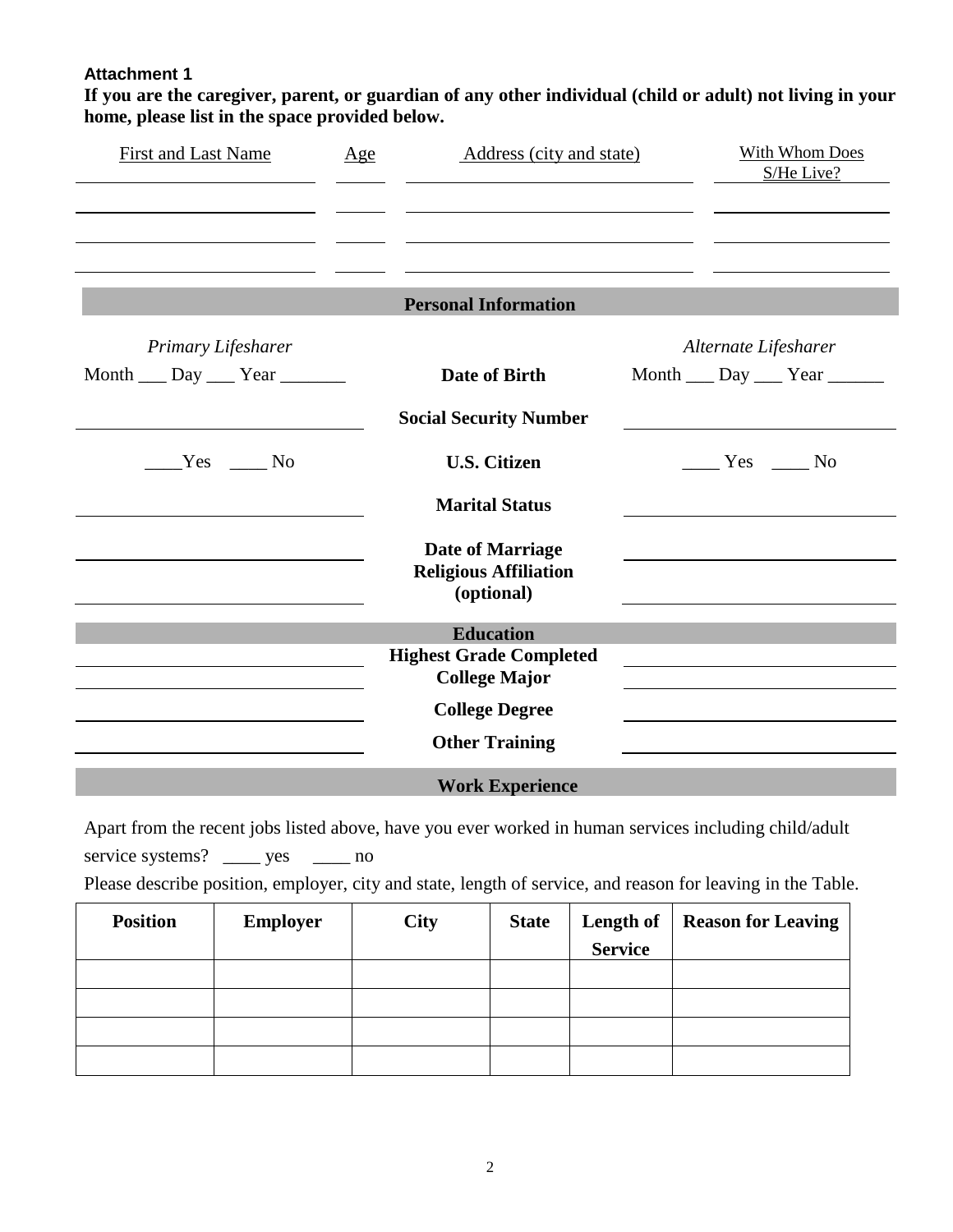|                                                   | <b>Work Experience (Cont'd)</b> |                                                                                                                      |
|---------------------------------------------------|---------------------------------|----------------------------------------------------------------------------------------------------------------------|
| Primary Lifesharer                                | (begin with the most recent)    | Alternate Lifesharer                                                                                                 |
|                                                   |                                 |                                                                                                                      |
|                                                   | Occupation                      |                                                                                                                      |
|                                                   | <b>Employer</b>                 |                                                                                                                      |
|                                                   | <b>Address</b>                  |                                                                                                                      |
| <u> 1989 - Johann Barnett, fransk politiker (</u> | <b>Usual Hours of Work</b>      |                                                                                                                      |
|                                                   | <b>Length of Employment</b>     | <u> 1989 - Jan Stein Stein Stein Stein Stein Stein Stein Stein Stein Stein Stein Stein Stein Stein Stein Stein S</u> |
|                                                   | <b>Monthly Take Home Pay</b>    | <u> 1980 - Johann Barbara, martxa alemaniar a</u>                                                                    |
|                                                   | <b>Job Description/Duties</b>   | <u> 1989 - Andrea Maria Alemania, pre</u>                                                                            |
|                                                   | <b>Reason for Leaving</b>       |                                                                                                                      |
| Primary Lifesharer                                |                                 | Alternate Lifesharer                                                                                                 |
|                                                   | Occupation                      |                                                                                                                      |
|                                                   | <b>Employer</b>                 |                                                                                                                      |
|                                                   | <b>Address</b>                  |                                                                                                                      |
|                                                   | <b>Length of Employment</b>     | <u> El alta de la contenentación de la contenentación de la contenentación de la contenentación de la contenenta</u> |
|                                                   | <b>Monthly Take Home Pay</b>    | <u> Alexandria de la contexta de la contexta de la contexta de la contexta de la contexta de la contexta de la c</u> |
|                                                   | <b>Job Description/Duties</b>   | <u> 1989 - Andrea Stadt Britain, fransk politik (</u>                                                                |
|                                                   | <b>Reason for Leaving</b>       |                                                                                                                      |
| Primary Lifesharer                                |                                 | Alternate Lifesharer                                                                                                 |

**Occupation**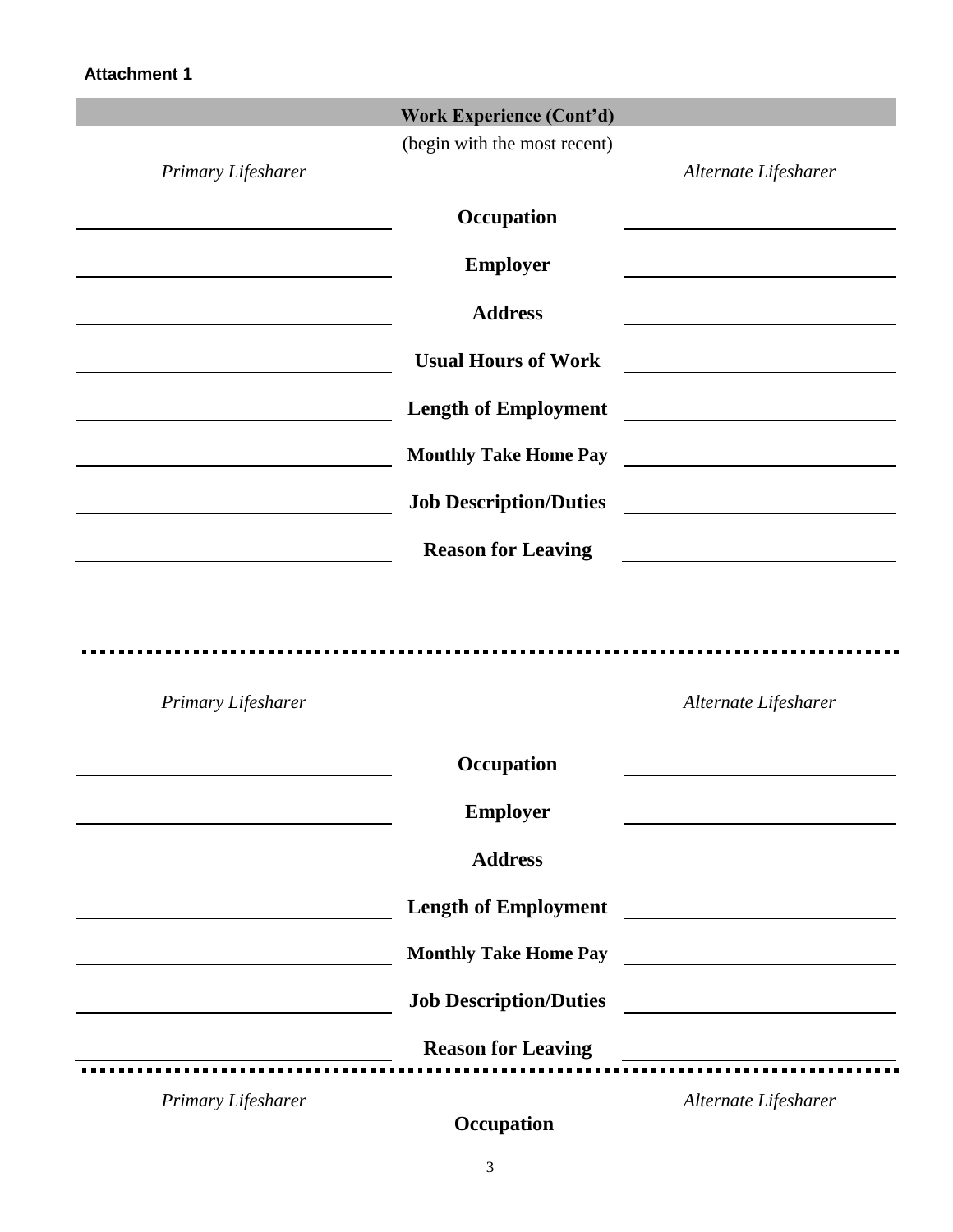| <b>Attachment 1</b>                                              |                                                                                                                                                                                                                              |                                                                                                                      |
|------------------------------------------------------------------|------------------------------------------------------------------------------------------------------------------------------------------------------------------------------------------------------------------------------|----------------------------------------------------------------------------------------------------------------------|
|                                                                  | <b>Employer</b>                                                                                                                                                                                                              |                                                                                                                      |
|                                                                  | <b>Address</b>                                                                                                                                                                                                               |                                                                                                                      |
|                                                                  | <b>Length of Employment</b>                                                                                                                                                                                                  | <u> 1980 - Jan Stein Stein Stein Stein Stein Stein Stein Stein Stein Stein Stein Stein Stein Stein Stein Stein S</u> |
|                                                                  |                                                                                                                                                                                                                              |                                                                                                                      |
|                                                                  |                                                                                                                                                                                                                              | Job Description/Duties                                                                                               |
|                                                                  | <b>Reason for leaving</b>                                                                                                                                                                                                    | <u> 1989 - Johann Barn, mars ann an t-Amhain Aonaich an t-Aonaich an t-Aonaich ann an t-Aonaich ann an t-Aonaich</u> |
|                                                                  | <b>Related Training/Volunteer Experiences</b>                                                                                                                                                                                |                                                                                                                      |
| Care, Physical Disabilities, or other Human Service Occupations? | Please list any other schooling, experience, volunteer work, training, or certification which relates to the<br>lifesharer role including experience in the fields of Mental Health, Mental Retardation, Medical Care, Child |                                                                                                                      |
|                                                                  |                                                                                                                                                                                                                              |                                                                                                                      |
|                                                                  |                                                                                                                                                                                                                              |                                                                                                                      |
|                                                                  | <b>Health</b>                                                                                                                                                                                                                |                                                                                                                      |
| Primary Lifesharer                                               | How would you describe your<br>general physical health?                                                                                                                                                                      | Alternate Lifesharer                                                                                                 |
|                                                                  | Do you have a chronic health<br>problem? If yes, please describe.                                                                                                                                                            |                                                                                                                      |
|                                                                  | Are you free from contagious<br>disease?                                                                                                                                                                                     |                                                                                                                      |
|                                                                  | Have you been vaccinated for<br><b>Hepatitis B?</b>                                                                                                                                                                          |                                                                                                                      |
|                                                                  | <b>Mental Health Services received</b><br>(including counseling $\&$ inpatient<br>services with dates                                                                                                                        |                                                                                                                      |
|                                                                  | Do you provide healthcare for a<br>family or household member?                                                                                                                                                               |                                                                                                                      |
|                                                                  | <b>Description of Home and Neighborhood</b>                                                                                                                                                                                  |                                                                                                                      |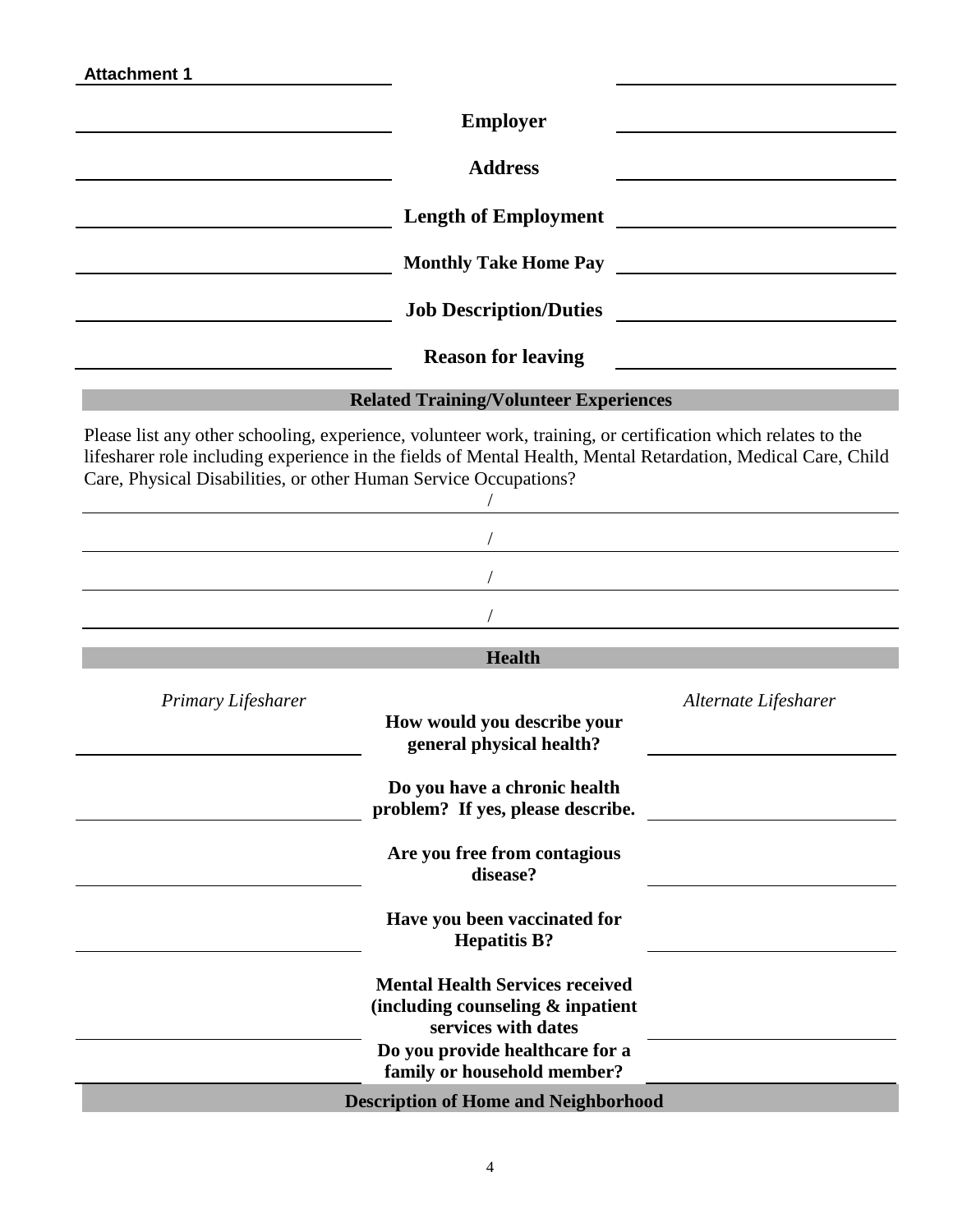| Single Twin Townhouse Apartment Row Home Ranch<br>Other $\_\_$                                                                                                                                                                   |     |                  |                                                                                   |                                |
|----------------------------------------------------------------------------------------------------------------------------------------------------------------------------------------------------------------------------------|-----|------------------|-----------------------------------------------------------------------------------|--------------------------------|
|                                                                                                                                                                                                                                  |     |                  | How long have you lived at the current address? _________________________________ |                                |
| # of bathrooms: ___ # of bedrooms: ___ # of floors ____ (include basement, attic, but not crawl space))                                                                                                                          |     |                  |                                                                                   |                                |
| Owner ________ Buying _________ Renting ________ If renting, lease expiration _____________________                                                                                                                              |     |                  |                                                                                   |                                |
| Do you have current Homeowner's or Renter's insurance)? ___________ yes ____________ no                                                                                                                                          |     |                  |                                                                                   |                                |
|                                                                                                                                                                                                                                  |     |                  |                                                                                   |                                |
|                                                                                                                                                                                                                                  |     |                  |                                                                                   |                                |
|                                                                                                                                                                                                                                  |     |                  |                                                                                   |                                |
| How do you think your neighbors would react about a person with disability living in your home?                                                                                                                                  |     |                  |                                                                                   |                                |
|                                                                                                                                                                                                                                  |     |                  |                                                                                   |                                |
| Planned occupancy (Please indicate the names and other information of people who you expected to move<br>in or out of the home. (e.g., aging parent, student returning from school, family member returning from<br>active duty) |     |                  |                                                                                   |                                |
| First and Last Name                                                                                                                                                                                                              | Age | Move In/Move Out | <b>Expected Move Date</b>                                                         | Needs In-Home Care<br>(Yes/No) |
|                                                                                                                                                                                                                                  |     |                  |                                                                                   |                                |
|                                                                                                                                                                                                                                  |     |                  |                                                                                   |                                |
| What would be the bedroom/sleeping arrangement for the person with disability living with you?                                                                                                                                   |     |                  |                                                                                   |                                |
|                                                                                                                                                                                                                                  |     |                  |                                                                                   |                                |
| Do you have a backup heating system? _______ yes ________ no                                                                                                                                                                     |     |                  |                                                                                   |                                |

If you use a fireplace or wood burning stove, when was the chimney last cleaned?

Do you have a vehicle? \_\_\_\_\_yes \_\_\_\_\_\_\_\_no Is this automobile owned or leased? \_\_\_\_ yes \_\_\_\_ no If yes, what is the make, model and year?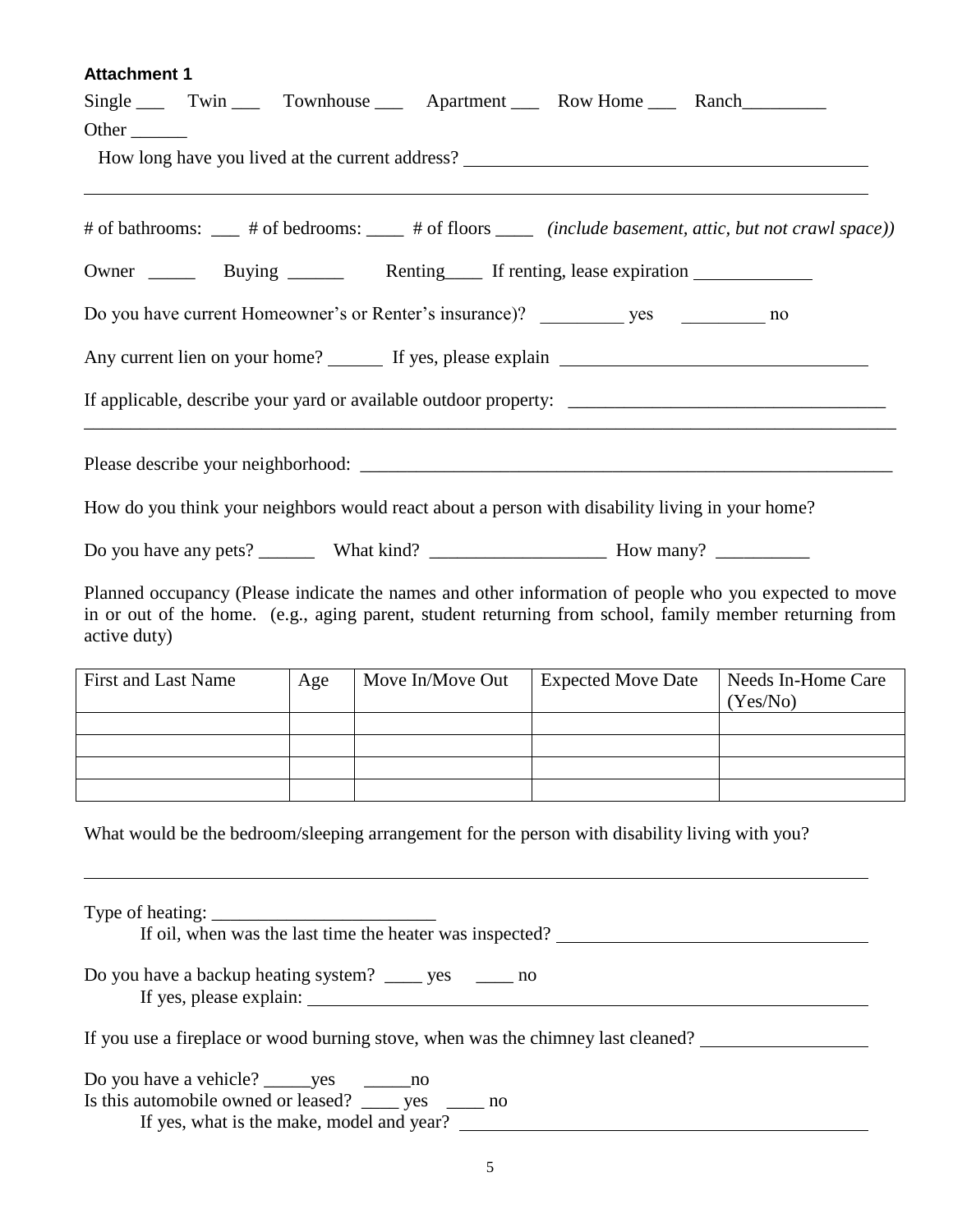| Do you have current car insurance? ______ yes _______ no                                                                                                                                                                                                       |
|----------------------------------------------------------------------------------------------------------------------------------------------------------------------------------------------------------------------------------------------------------------|
| Do you have a current driver's license? If so, please complete:                                                                                                                                                                                                |
| Name:                                                                                                                                                                                                                                                          |
| License                                                                                                                                                                                                                                                        |
| Number:                                                                                                                                                                                                                                                        |
| Expiration                                                                                                                                                                                                                                                     |
| Date:<br><u> 1980 - Johann Stoff, fransk politik (f. 1980)</u>                                                                                                                                                                                                 |
| Are you willing to transport an individual to necessary appointments?                                                                                                                                                                                          |
| Is there any public transportation available in the area? ______ yes ______ no                                                                                                                                                                                 |
|                                                                                                                                                                                                                                                                |
|                                                                                                                                                                                                                                                                |
|                                                                                                                                                                                                                                                                |
| Do you have a support network (i.e. family, friends) who would be willing to provide back-up care for<br>the person with disabilities who lives with you? Please describe.<br>,我们也不会有什么。""我们的人,我们也不会有什么?""我们的人,我们也不会有什么?""我们的人,我们也不会有什么?""我们的人,我们也不会有什么?""我们的人 |
| ,我们也不能在这里的时候,我们也不能在这里的时候,我们也不能会在这里的时候,我们也不能会在这里的时候,我们也不能会在这里的时候,我们也不能会在这里的时候,我们也不<br>Why would you like to become a Lifesharer?                                                                                                                                |
| What are the benefits of working with the natural family?                                                                                                                                                                                                      |
| Are you now or have you ever in the past provided residential/foster care in your home for children<br>or adults? $\_\_\_\$ yes $\_\_\_\$ no                                                                                                                   |
| If yes, please give dates, names of agencies, number and type of children and/or adults served:                                                                                                                                                                |
| Have you applied to another agency to for consideration for Lifesharing through Family Living?<br>$\rule{1em}{0.15mm}$ yes $\rule{1em}{0.15mm}$ no                                                                                                             |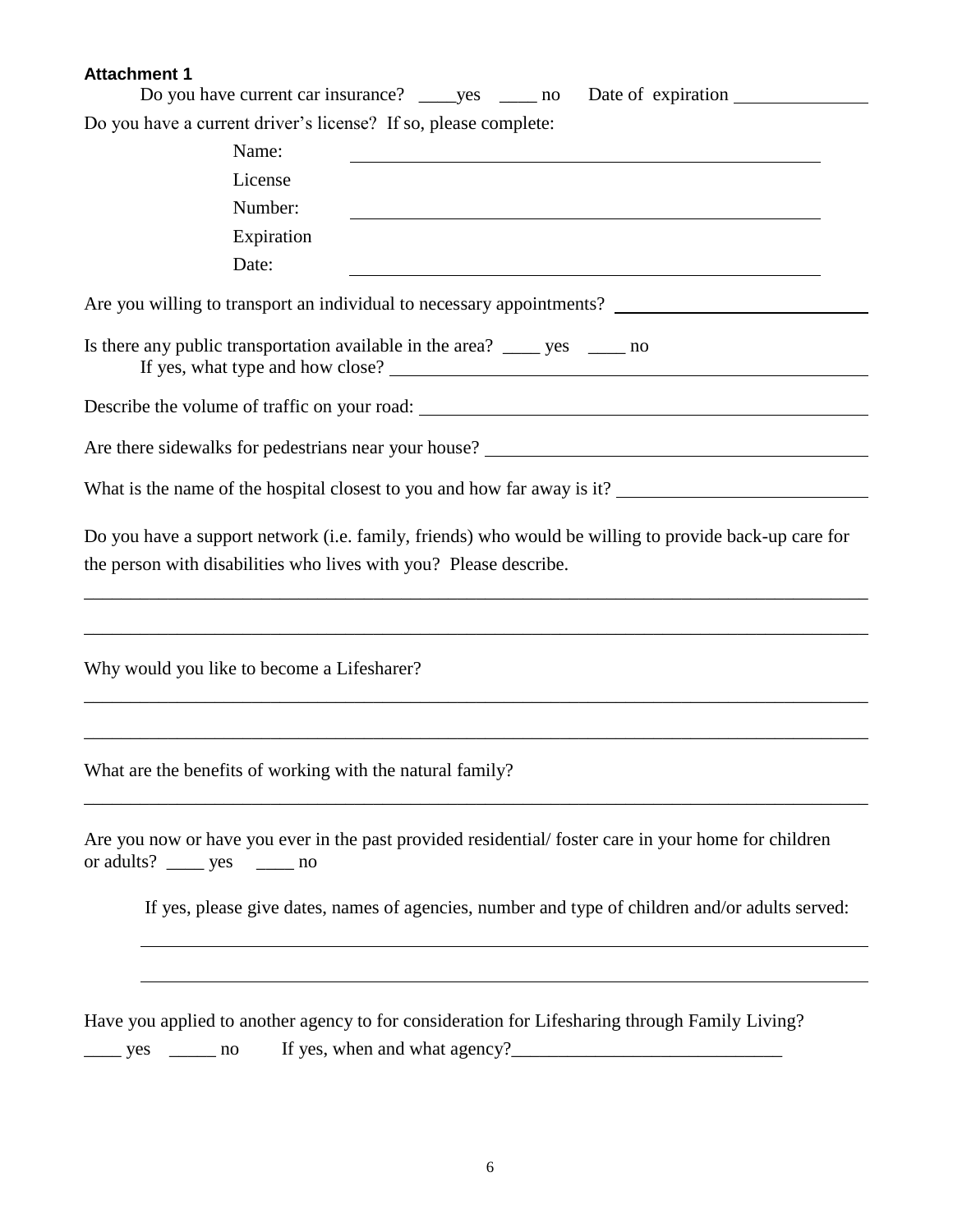Are you willing to allow this provider agency to get a letter of reference from the above named agencies?

 $\frac{\text{yes}}{\text{yes}}$  no

Please give the following information for 3 non-related personal references. A letter will be sent asking them to respond to some questions.

|                         | <b>PHONE</b>  |                     | <b>LENGTH OF TIME</b> |
|-------------------------|---------------|---------------------|-----------------------|
| <b>NAME AND ADDRESS</b> | <b>NUMBER</b> | <b>RELATIONSHIP</b> | <b>KNOWN</b>          |
|                         |               |                     |                       |
|                         |               |                     |                       |
|                         |               |                     |                       |
|                         |               |                     |                       |
|                         |               |                     |                       |

Please give the following information for 3 work related professional references. A letter will be sent asking them to respond to some questions.

| <b>NAME AND ADDRESS</b> | <b>PHONE</b><br><b>NUMBER</b> | <b>RELATIONSHIP</b> | <b>LENGTH OF TIME</b><br><b>KNOWN</b> |
|-------------------------|-------------------------------|---------------------|---------------------------------------|
|                         |                               |                     |                                       |
|                         |                               |                     |                                       |

|                         | <b>PHONE</b>  |                     | <b>LENGTH OF TIME</b> |
|-------------------------|---------------|---------------------|-----------------------|
| <b>NAME AND ADDRESS</b> | <b>NUMBER</b> | <b>RELATIONSHIP</b> | <b>KNOWN</b>          |
|                         |               |                     |                       |
|                         |               |                     |                       |
|                         |               |                     |                       |
|                         |               |                     |                       |
|                         | <b>PHONE</b>  |                     | <b>LENGTH OF TIME</b> |
| <b>NAME AND ADDRESS</b> | <b>NUMBER</b> | <b>RELATIONSHIP</b> | <b>KNOWN</b>          |
|                         |               |                     |                       |
|                         |               |                     |                       |
|                         |               |                     |                       |
|                         |               |                     |                       |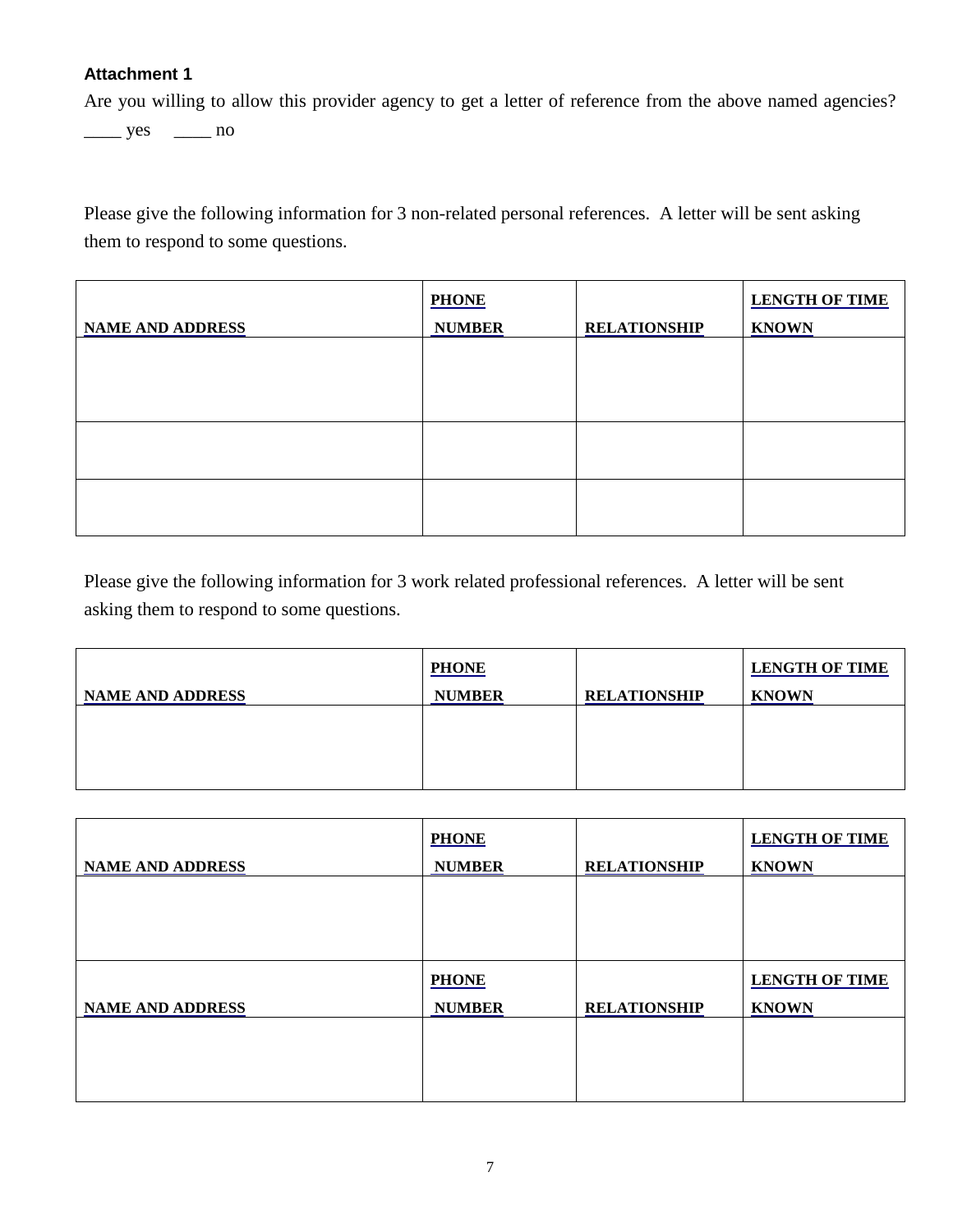#### **Criminal History/Child Abuse Clearance**

Were you or any other adult living in the home ever convicted of a criminal offense (including drug or alcohol related driving under the influence (DUI) anywhere (i.e. city, country, or any other locale)?

Primary Lifesharer: <u>\_\_</u> yes \_\_ no Alternate Lifesharer: \_\_ yes \_\_ no Other adult(s): \_\_ yes \_\_ no

Were you or any others living in the home psychiatrically hospitalized within the last ten years?

Primary Lifesharer: <u>\_\_</u> yes \_\_ no Alternate Lifesharer: \_\_ yes \_\_ no Other adult(s): \_\_ yes \_\_ no

Were you or any others living in the home treated for Substance Abuse or Addictions in the last ten years?

Primary Lifesharer: \_\_ yes \_\_ no Alternate Lifesharer: \_\_ yes \_\_ no Other adult(s): \_\_ yes \_\_ no

Are you involved with any judicial proceedings and are there any criminal charges against you now pending? (Omit minor traffic violations and anything prior to your 18th birthday).

Primary Lifesharer: <u>\_\_</u> yes \_\_ no Alternate Lifesharer: \_\_ yes \_\_ no Other adult(s): \_\_ yes \_\_ no

If yes to any of the above questions, please give details on a separate sheet of paper and provide us with a copy of the docket. Conviction of a criminal offense will not necessarily prohibit you from becoming a provider in all cases. Each case is considered on its own merits.

Have you or any other adult living in the home had a *Restraining Order* issued against them?

Primary Lifesharer: \_\_ yes \_\_ no Alternate Lifesharer: \_\_ yes \_\_ no Other adult(s): \_\_ yes \_\_ no If yes, please give details on a separate sheet of paper.

#### **A Criminal History Clearance (or FBI Clearance for non-Pennsylvania residents) and a Child Abuse Clearance will be completed as part of the application process.**

Would you consent to us contacting local police for a reference? \_\_\_\_\_ yes \_\_\_ no